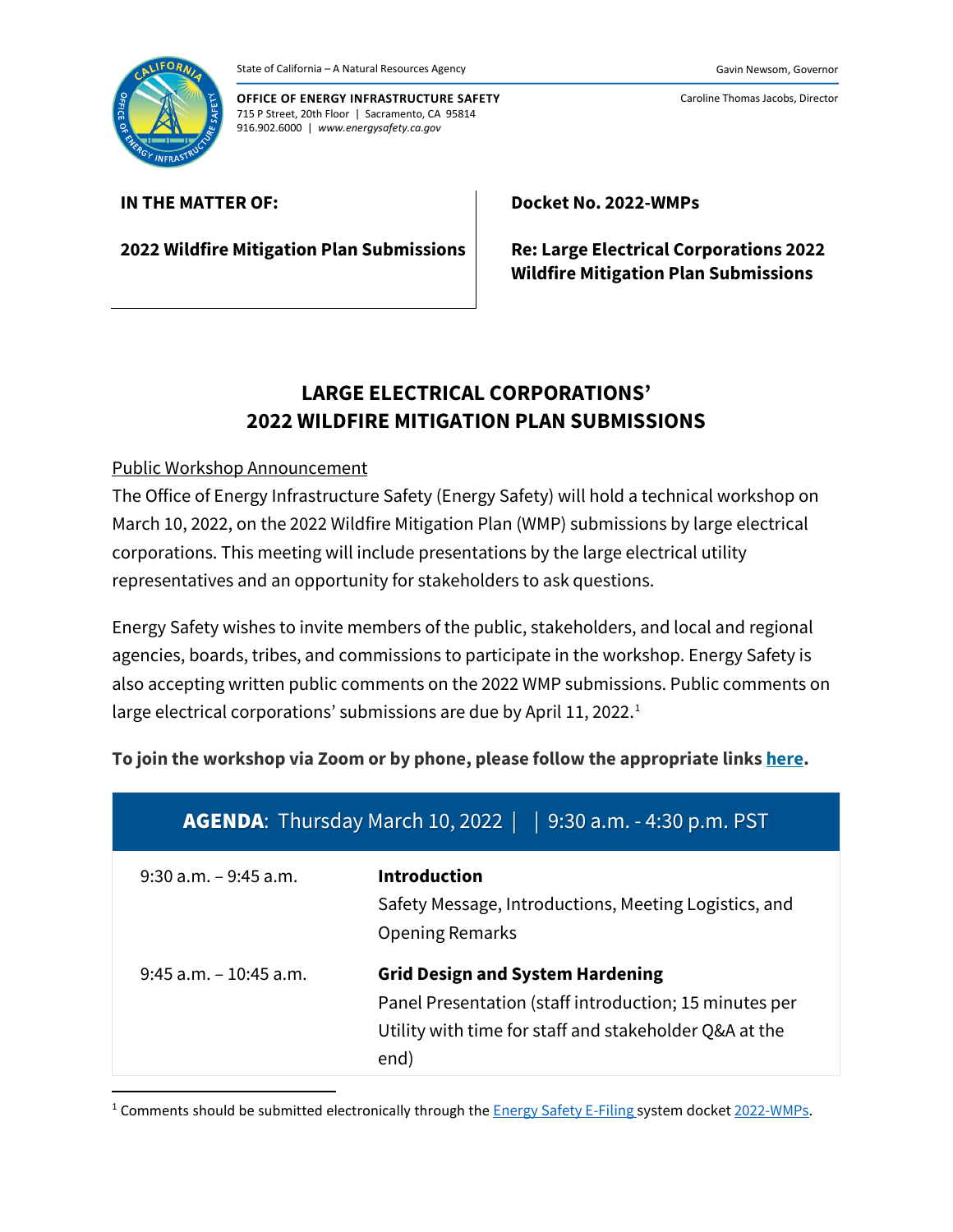| 10:45 a.m. $-11:00$ a.m.  | <b>Break</b>                                                                                                                                                            |
|---------------------------|-------------------------------------------------------------------------------------------------------------------------------------------------------------------------|
| 11:00 a.m. $-$ 12:00 p.m. | <b>Risk Modeling and Assessment</b><br>Panel Presentation (staff introduction; 15 minutes per<br>Utility with time for staff and stakeholder Q&A at the<br>end)         |
| 12:00 p.m. $-1:00$ p.m.   | Lunch                                                                                                                                                                   |
| 1:00 p.m. $-$ 2:00 p.m.   | <b>Vegetation Management</b><br>Panel Presentation (staff introduction; 15 minutes per<br>Utility with time for staff and stakeholder Q&A at the<br>end)                |
| $2:00$ p.m. $-2:15$ p.m.  | <b>Break</b>                                                                                                                                                            |
| $2:15$ p.m. $-3:15$ p.m.  | <b>Public Safety Power Shutoffs</b><br>Panel Presentation (staff introduction; 15 minutes per<br>Utility with time for staff and stakeholder Q&A at the<br>end)         |
| $3:15$ p.m. $-3:30$ p.m.  | <b>Break</b>                                                                                                                                                            |
| $3:30$ p.m. $-4:30$ p.m.  | <b>Asset Management and Data Governance</b><br>Panel Presentation (staff introduction; 15 minutes per<br>Utility with time for staff and stakeholder Q&A at the<br>end) |
| 4:30 p.m.                 | Adjournment                                                                                                                                                             |

## Remote Attendance

Zoom is Energy Safety's online meeting service. Via computer go to **Energy Safety's Upcoming** [Events page,](https://energysafety.ca.gov/events-and-meetings/) click the link for your meeting and follow the instructions to join the meeting. When attending remotely, presentations will appear on your computer/laptop/mobile device screen and audio may be heard via the device or telephone. Please be aware that the Zoom meeting may be recorded. If you have concerns that you may be unable to use Zoom, use this link [\(https://zoom.us/test\)](https://zoom.us/test) to verify your compatibility with Zoom.